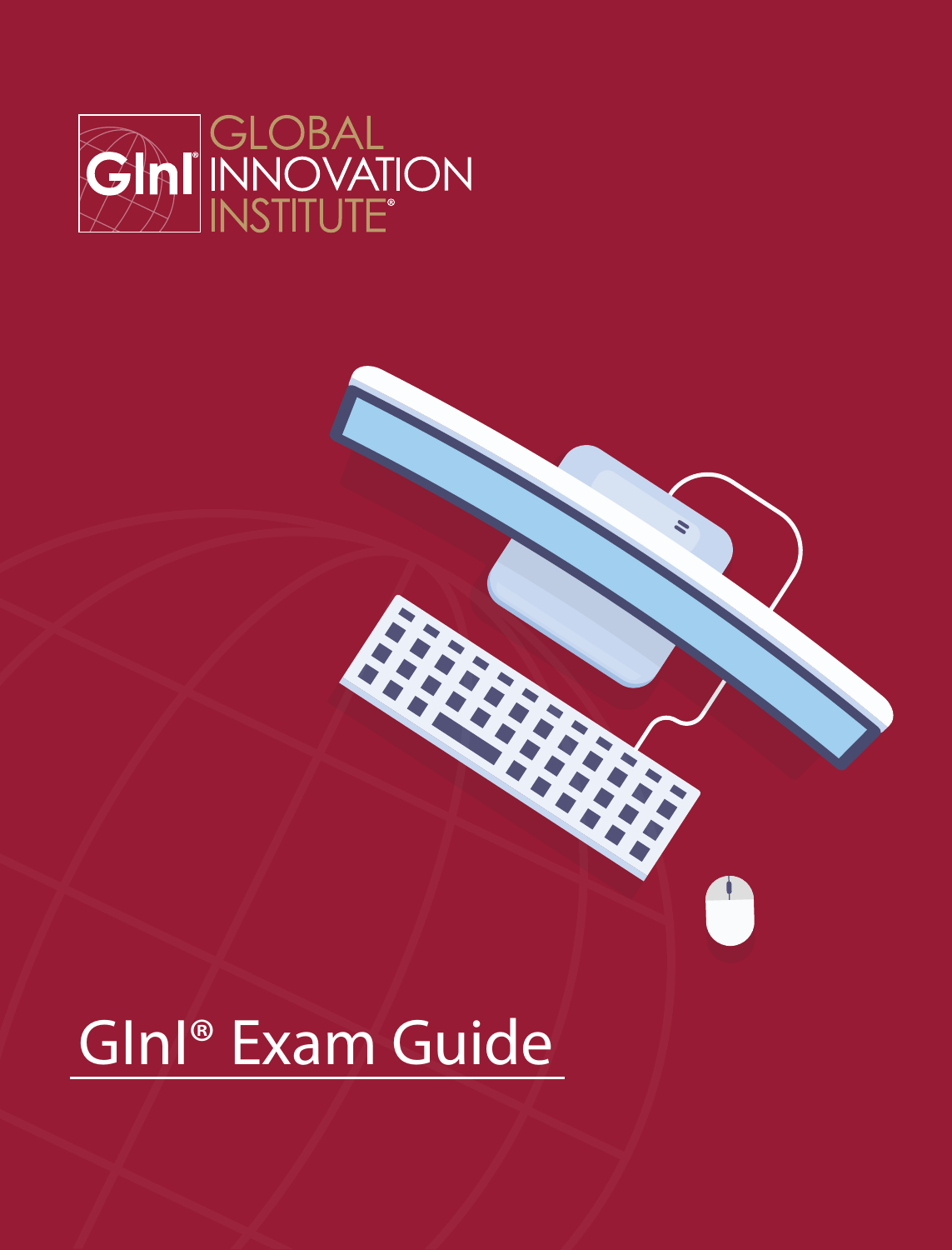

| - Introduction                                                                        |                                        |  |
|---------------------------------------------------------------------------------------|----------------------------------------|--|
| - Requirements for Completing a Glnl Exam <b>Face Strategy Contract Completing</b> 03 |                                        |  |
| - Automated Exam Proctoring                                                           |                                        |  |
| - Accessing the GInI Exam Center                                                      |                                        |  |
| - Taking the Exam                                                                     |                                        |  |
| - Starting the exam                                                                   |                                        |  |
| - Issues with camera or microphone access                                             |                                        |  |
| - Completing the exam                                                                 |                                        |  |
| - Finishing the exam                                                                  |                                        |  |
| - Logging Out of the GInI Exam Center                                                 |                                        |  |
| - Exam Environment Requirements                                                       |                                        |  |
| - GInI Examination Rules and Procedures                                               | ----------------------------------- 16 |  |
|                                                                                       |                                        |  |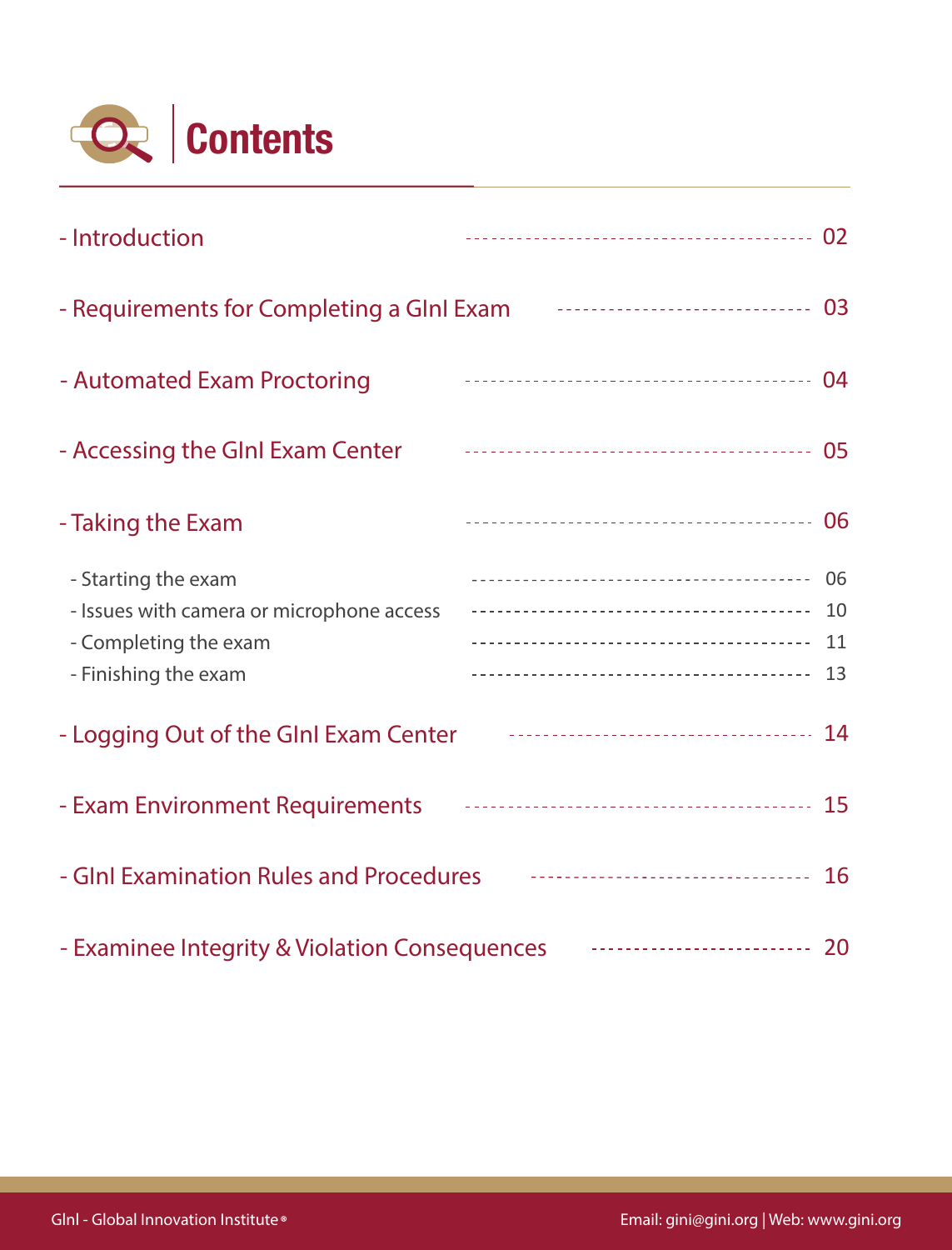

### Welcome to the GInI Exam Center!

We are glad you have chosen to complete a professional certification examination with GInI.

All of GInI's certification exams are administered and proctored using the GInI Exam Center, a customized Computer-Based Testing (CBT) platform belonging to Global Innovation Institute.

This guide provides instructions on how to take a GInI exam using the GInI Exam Center with the Proctoring Option turned on.

Please follow these instructions carefully in order to avoid your exam session being invalidated.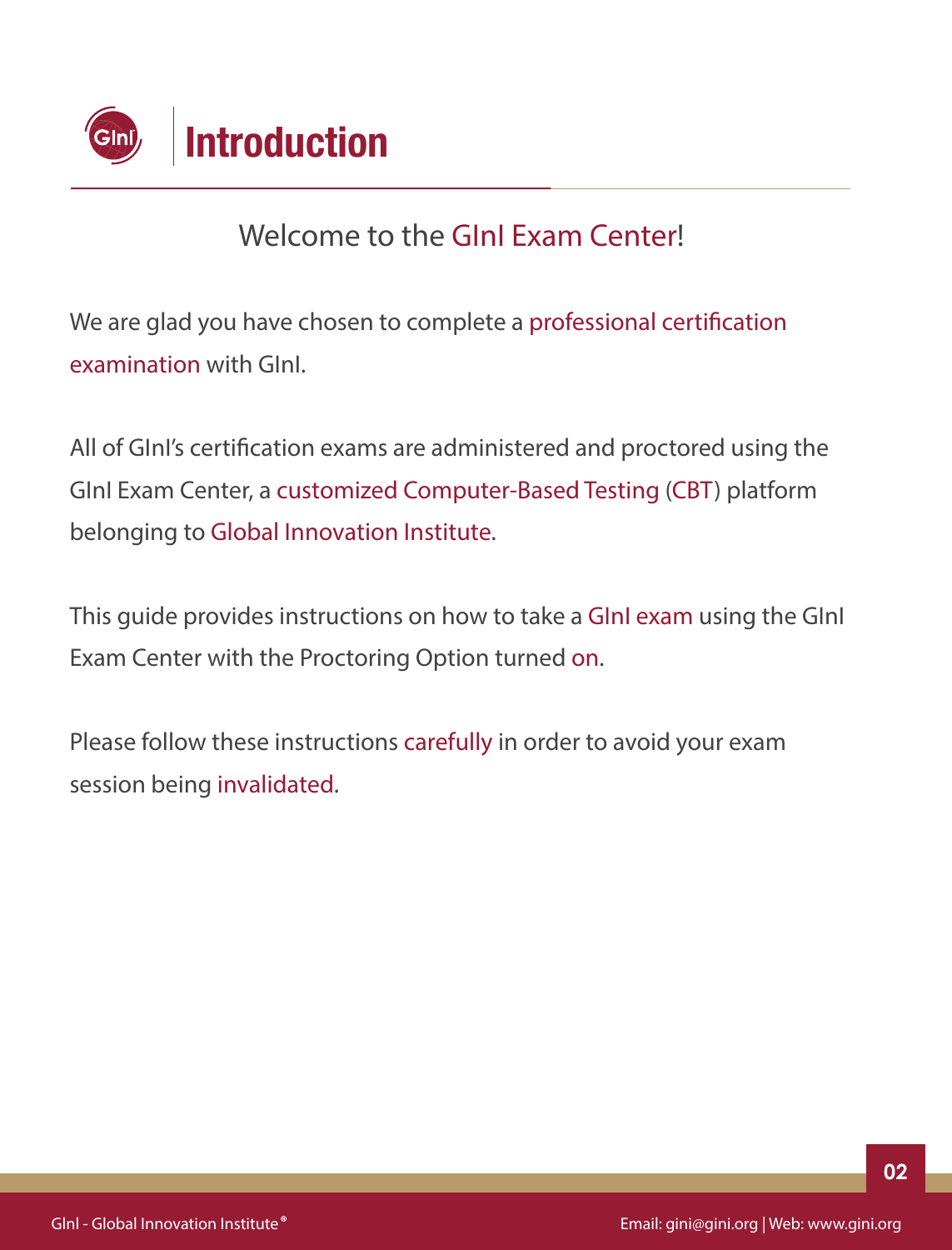

In order to successfully complete a GInI certification exam within the GInI Exam Center, you will need to have the following items in place in your test-taking environment:

- A properly functioning computer either a desktop or laptop model.
- A fast and stable internet connection.
- A standard web browser either Chrome or Firefox.
- The supervisor extension enabled in your web browser.
- A functioning web camera facing you the examinee either stand alone or integral to the computer.
- A functioning microphone facing you the examinee either stand alone, integral to the computer, or as part of headphone set.
- A government-issued photo ID clearly showing a recent photo of you the examinee.



- Web Camera monitors overall, facial, and eye movements.
- Microphone monitors the sound in the environment.
- Computer monitors activity in the browser and other software.

**03**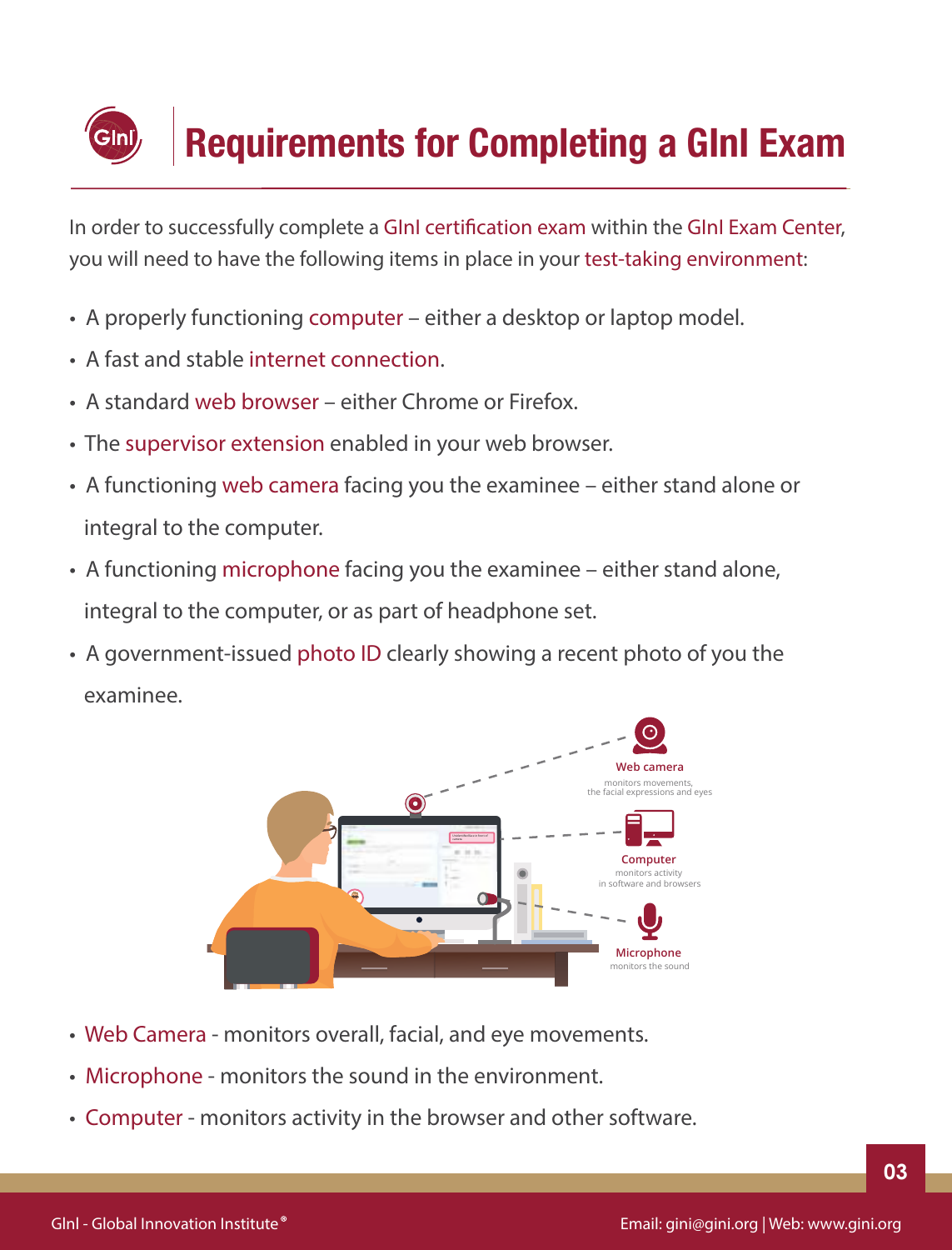

## **Automated Exam Proctoring**

The GInI Exam Center utilizes a fully-automated proctoring function. This allows GInI to administer its globally-recognized, evidence-based certification program with full confidence of examinee integrity.

The Center's proctoring function allows recognition and tracking of the following examinee and environmental events:

- The presence of a single individual's face in the environment.
- The absence of a single individual's face in the environment.
- The presence of multiple or unauthorized faces in the environment.
- The presence of noise or a conversation in the background of the environment.
- The change of the examinee's focus from the primary window to a different window.
- The presence of any abnormal activity on the computer screen.
- The presence of an additional, secondary computer display.
- The state of a browser window not being maximized.
- The opening of a restricted web page within a web browser.
- The presence of any unrecognized typing patterns on the computer.
- The muting of the microphone.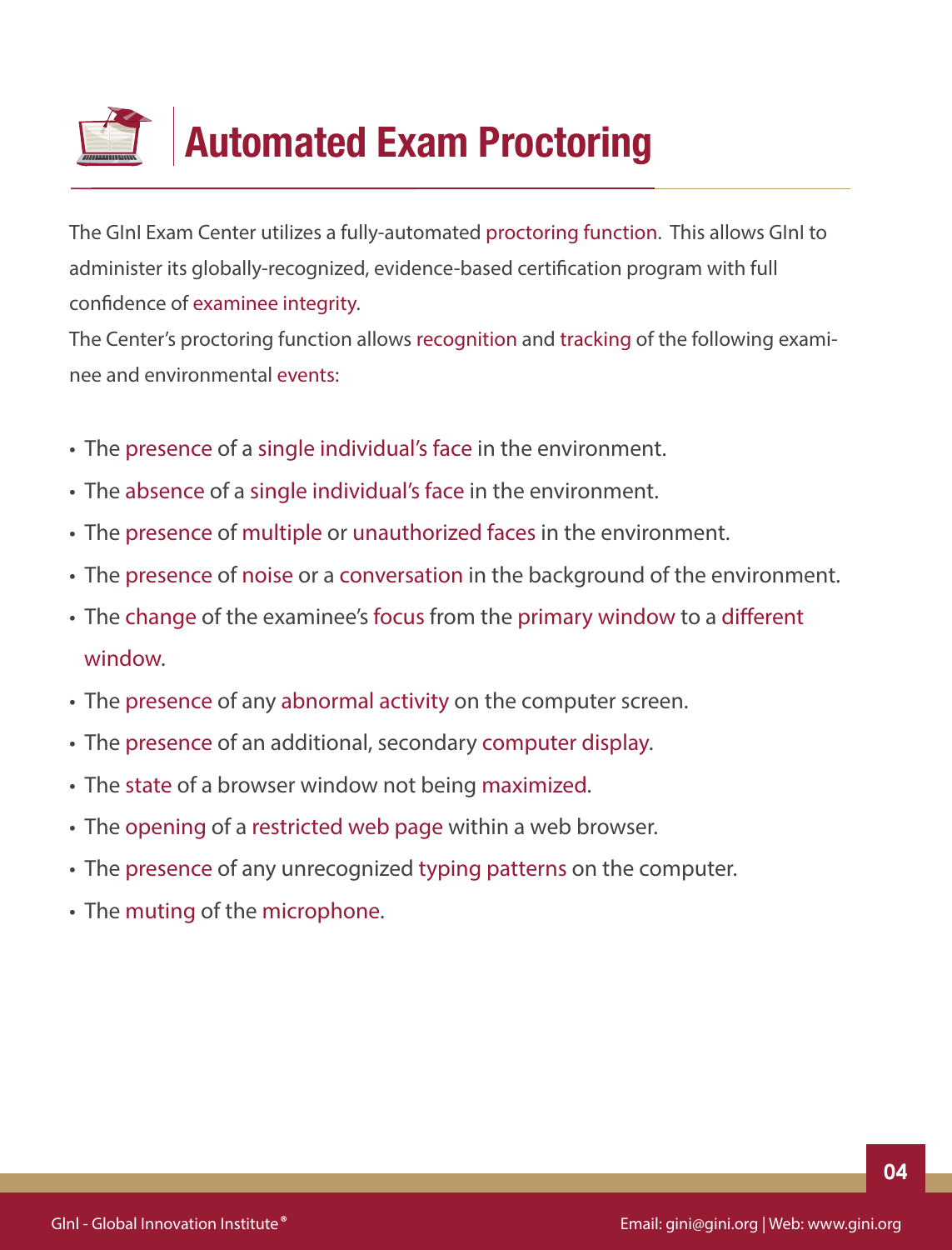

To access the GInI Exam Center, please complete the following steps at the Center's sign-on screen, found at exam.gini.org:

- 1. Enter your GInI-issued username.
- 2. Enter your GInI-issued password.
- 3. Click on the SIGN IN button to enter the GInI Exam Center.

| <b>GINI HANDAL</b><br>SINI INNOVATION |                |
|---------------------------------------|----------------|
| Username                              | $\boxed{1}$    |
| Password                              | $\boxed{2}$    |
| <b>SIGN IN</b>                        | 3 <sup>2</sup> |
| Forget Password?                      |                |
| <b>REGISTER</b>                       |                |
|                                       |                |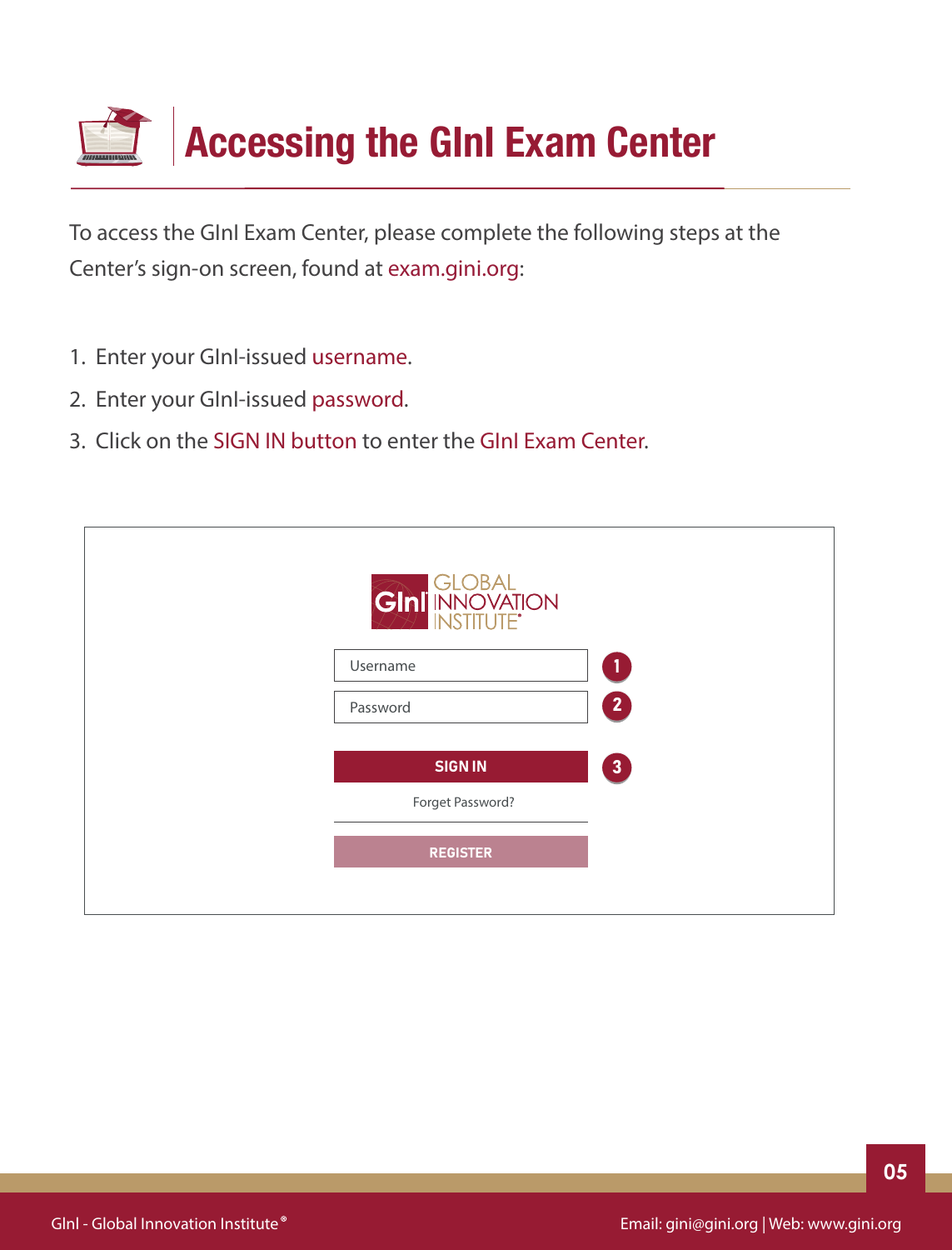

To access and complete your GInI certification exam, please follow each of the steps below.

PLEASE NOTE - Once you begin your exam session, and throughout your entire session:

- Do not click on your web browser's Back button!
- Do not refresh your web browser!
- Do not click on the FINISH button until you are completely sure you have finished everything!
- Do not log out of the proctoring system!

Doing any of the above actions will prematurely terminate your exam session.

### **Starting the Exam:**

- 1. Log in to the GInI Exam Center (see "Accessing the GInI Exam Center" above).
- 2. Navigate to the "My assignments" tab near the center of the page.
- 3. Next to the assigned exam, click on the "Start" button.

| ٠                                       |                                                                  | Student Name (<br>٠         |
|-----------------------------------------|------------------------------------------------------------------|-----------------------------|
| $\bigcirc$ (1)                          |                                                                  |                             |
| <b>Notifications</b>                    | Student Name                                                     | $\ddot{\cdot}$<br>Options * |
| Start:<br>$\circ$<br>01-Jan-20 10:00 AM | Information<br>My assignments<br>My certificates                 |                             |
|                                         | Filter by status: ①<br>Filter by type: $\odot$<br>Any (1)<br>Any | Grid<br>Details             |
|                                         | Sort order: 1<br>Available first<br>Search                       | Ö                           |
|                                         | Test                                                             |                             |
|                                         | Pass mark:<br>Availability period:                               | Start                       |
|                                         | 01-Jan-20 10:00 AM - 31-Dec-29 12:00 AM                          |                             |
|                                         | $14.44 - 1$ . 10 14 $-4.4$                                       | <b>DISTRIBUTE</b>           |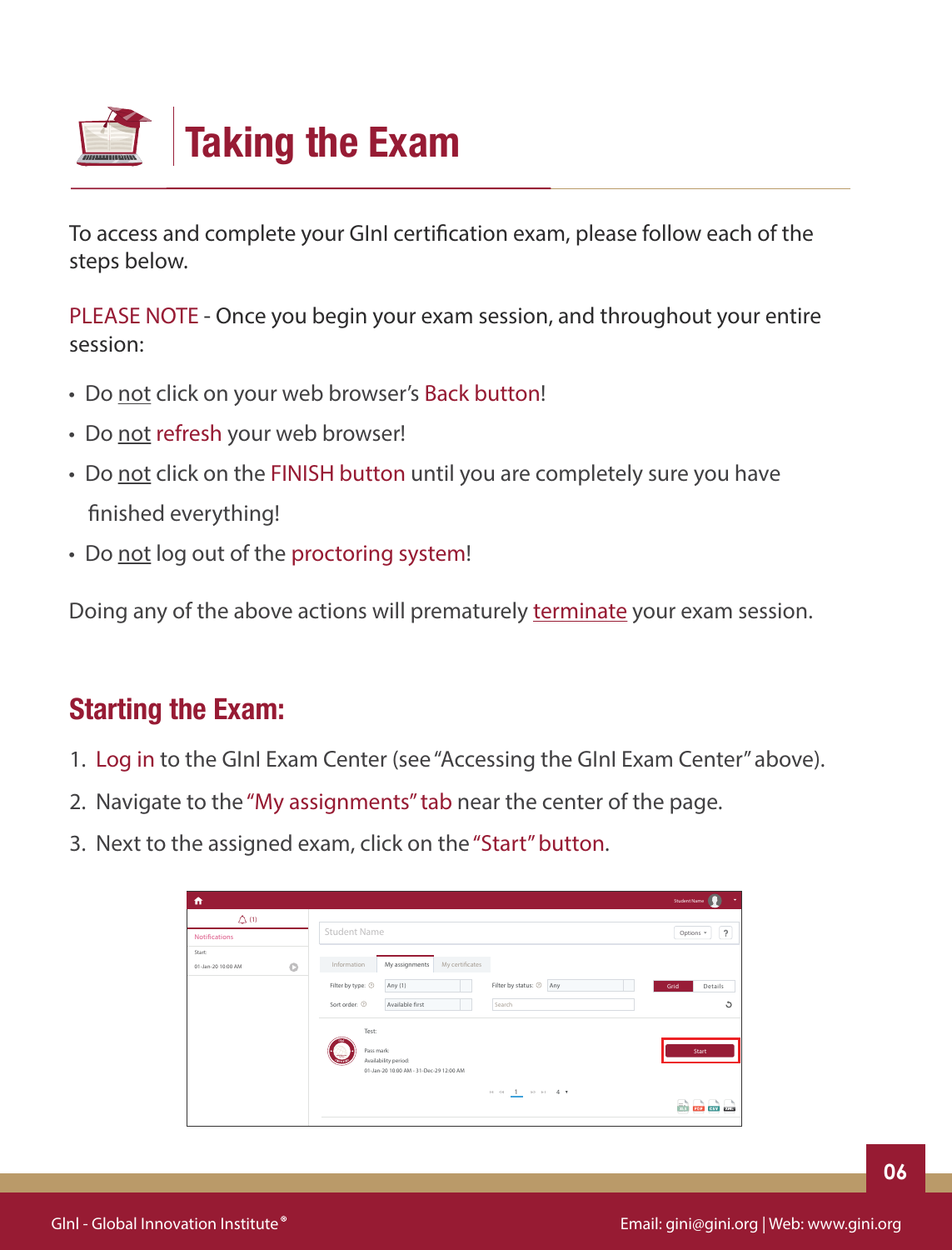

- 4. You will next be presented with an instructional pop-up screen. On this screen, click on the box near the bottom that states "I understand and agree" and ensure its checkmark appears.
- 5. Next click on the "Start with Proctor" button.



6. Accept the Candidate Rules Agreement in Proctoring Mode and click on the "Next" button.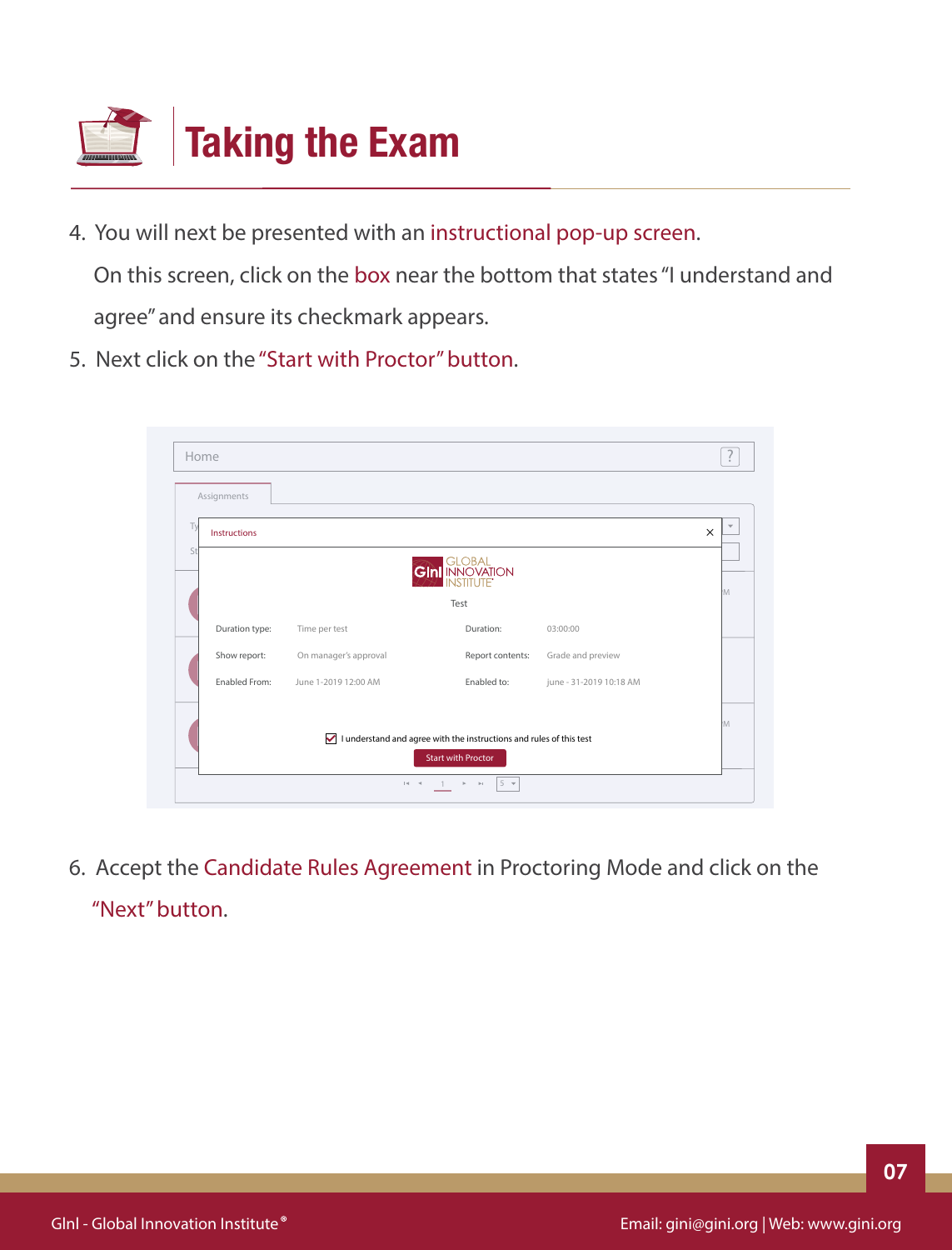

| sections.                                                                                                                                                                                                                                                                                                                                                                                                                                                                                                                                                                                                                                                                                                                                                                                                                                                                                                                            | A handsom I don't the                                |
|--------------------------------------------------------------------------------------------------------------------------------------------------------------------------------------------------------------------------------------------------------------------------------------------------------------------------------------------------------------------------------------------------------------------------------------------------------------------------------------------------------------------------------------------------------------------------------------------------------------------------------------------------------------------------------------------------------------------------------------------------------------------------------------------------------------------------------------------------------------------------------------------------------------------------------------|------------------------------------------------------|
| Board of the avent                                                                                                                                                                                                                                                                                                                                                                                                                                                                                                                                                                                                                                                                                                                                                                                                                                                                                                                   |                                                      |
| Candidate Rules Agreement                                                                                                                                                                                                                                                                                                                                                                                                                                                                                                                                                                                                                                                                                                                                                                                                                                                                                                            |                                                      |
| It had now was the bringing type of persons between the district best today as it that assess a paper, were as able, public between the teacher manners from yours teach are there were the teacher of<br>applied in this pay to show and of much but one in that the least to close a Poster many time end are adviced.                                                                                                                                                                                                                                                                                                                                                                                                                                                                                                                                                                                                             | the Conception of a deadly funds of page of concentr |
| 2 Track out a count also established as copyright and the collection a wide hange be used abilitable that colours being a powerfully the mark countries of he doesn't be able to receively                                                                                                                                                                                                                                                                                                                                                                                                                                                                                                                                                                                                                                                                                                                                           |                                                      |
| 2. If I lan permitted to put copie and the detectors, I understand thank only offer the costs from control.                                                                                                                                                                                                                                                                                                                                                                                                                                                                                                                                                                                                                                                                                                                                                                                                                          |                                                      |
| It is ensured the same on-thic artistics and interest pat are entitled by trailers share.                                                                                                                                                                                                                                                                                                                                                                                                                                                                                                                                                                                                                                                                                                                                                                                                                                            |                                                      |
| 3. By warring this analysis 2 and in receipt Ford (For a Ford Constitution) and a subject about a political political project and the Constitution of a material and subject to their material of the first field of the first<br>Airpy Parages 1 accessor that Nate for Administration of the European dealers Airpy Ale dealers and the analysis and other accessor and the analysis of the international constitution of the last of analysis. The analysis o<br>top 24kod /ard to go mosaic is the first coasts.                                                                                                                                                                                                                                                                                                                                                                                                                 |                                                      |
| 6. If I suppose a published but after the artists for land for each 1 selection for example increased from the change in a completely                                                                                                                                                                                                                                                                                                                                                                                                                                                                                                                                                                                                                                                                                                                                                                                                |                                                      |
| 2. The positive entrangeled contractorer business contracts wanted for base qualities of this come in a control to make operation and to buyer and                                                                                                                                                                                                                                                                                                                                                                                                                                                                                                                                                                                                                                                                                                                                                                                   |                                                      |
| 3. Introducement for training and any other company that are also for the process of the first address to a percent and the property of the about the determining of the added of a special or the process of the second for t                                                                                                                                                                                                                                                                                                                                                                                                                                                                                                                                                                                                                                                                                                       |                                                      |
| O Tech sales an approximately are added to be a late for construints and make the sales of the late of the company and address part in the country and other construints of the company of the same of the construints of the<br>This disc is causing.                                                                                                                                                                                                                                                                                                                                                                                                                                                                                                                                                                                                                                                                               |                                                      |
| 12. ALC COMMENTATION AND RESIDENTED TO A RESIDENTED TO THE RESIDENCE OF A REAL PROPERTY CONTACT COMMENTATION OF A RECORD AND RELEASED FOR DRIVING SERVICE CONTACT OF THE ADDRESS OF THE ADDRESS OF A REPORT OF A REPORT OF A R<br>welling young but not collect in you assumpted your hydry. He went worked in this today testing business and injuried to the history to your consense with interest to an interful to an excellent or to an interface of your<br>single is anothized to each or age recently three year to day in market in public between the public or the factor for the country and subset in action or was able to a similar to a second con-                                                                                                                                                                                                                                                                 |                                                      |
| Toronto Balancare (b) channel for that I do maintains that I had and and accept them day attentions and a also are provided its including the from the form offering the content manual want automated into one and an analysi<br>Alain maintend in Project by Joseph dealer admits of takyo days are a plan of the couple or order) con-acres and previously paintings projections consent the designation consent agains and also project and a state of the C<br>CARRISH RIGHT ANNOUNCED AT THE RIGHT OF THE RIGHTS OF ALL ANDERS AT ALL AND A COMPANY OF A SHARK CARRIS CARRIS AND A RIGHT AND A SHARK CARRIS WITH A STATE AND THE SHARK CARRIS OF THE SHARK AND A STATE AND ON THE STATE OF T<br>Internal is to least upone (Distinct) pergrast party was accelerate to the internal of the officiency my based and internal data party necessarily that providing the other permission and was therefolio per production of th |                                                      |
|                                                                                                                                                                                                                                                                                                                                                                                                                                                                                                                                                                                                                                                                                                                                                                                                                                                                                                                                      |                                                      |
|                                                                                                                                                                                                                                                                                                                                                                                                                                                                                                                                                                                                                                                                                                                                                                                                                                                                                                                                      |                                                      |
| Tread the rules and agree to the terms                                                                                                                                                                                                                                                                                                                                                                                                                                                                                                                                                                                                                                                                                                                                                                                                                                                                                               |                                                      |

- 7. When requested, allow access by the web camera and the microphone.
- 8. You will then see an "Equipment check" pop-up window show on your screen. Here, wait for the computer and proctoring systems to be set up properly.

You will see the following happening:

- Browser compatibility and browser extension checks.
- Web camera and microphone checks.
- Network connectivity check.
- 9. When prompted, take a photo of yourself and your government-issued photo ID using the interface. Then proceed.
- 10.When prompted for permission to share your (entire) screen, click on the

#### "Share" button.

 *(Note that if you cancel screen-sharing at any time, you will interrupt the proctoring process, which will cause issues for your exam session if proctoring is considered mandatory.)*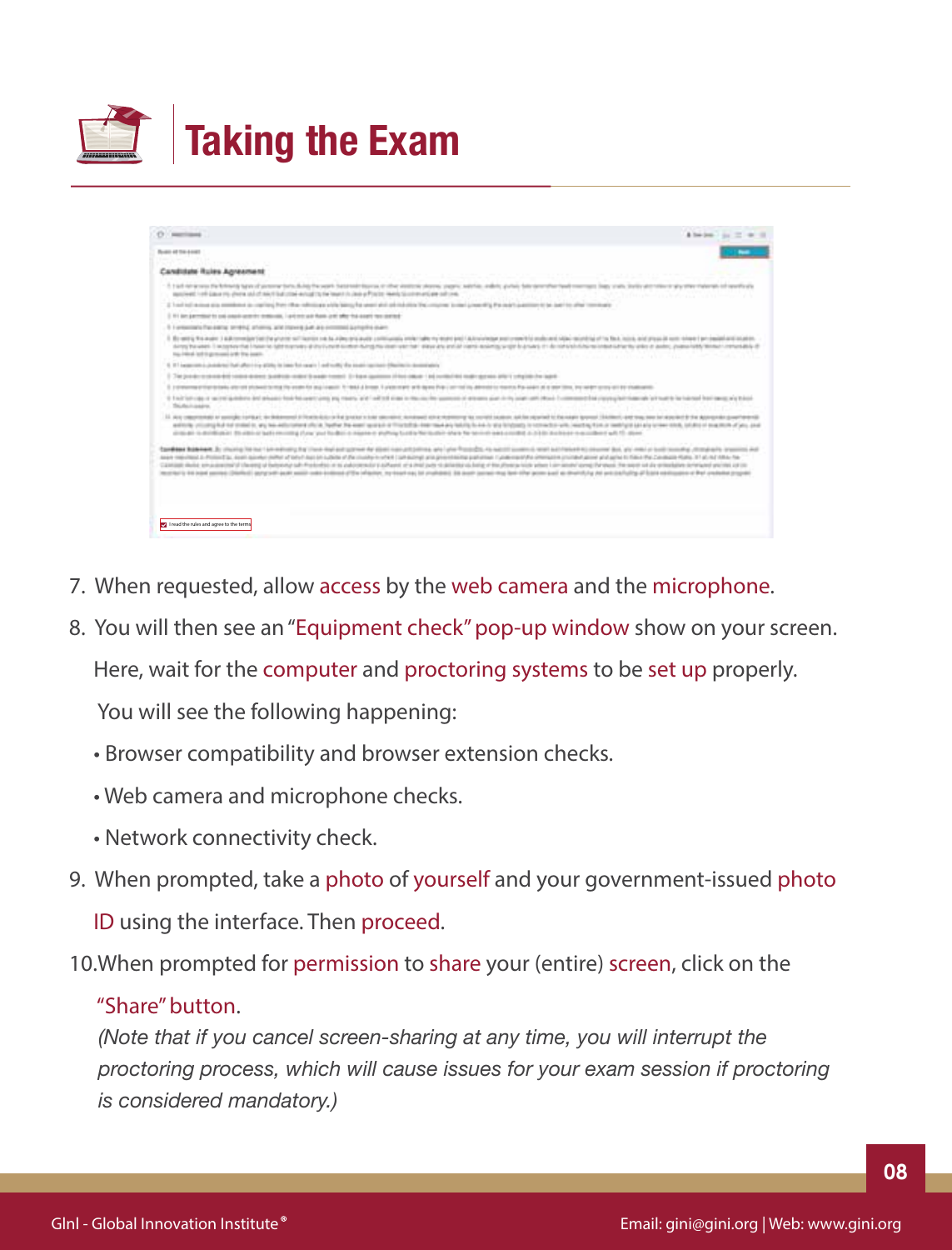

| $\mathbb{Q}$<br>Gast schen.                                                                                                                                                                                                                                                 |                                                                                                                                                                                            |
|-----------------------------------------------------------------------------------------------------------------------------------------------------------------------------------------------------------------------------------------------------------------------------|--------------------------------------------------------------------------------------------------------------------------------------------------------------------------------------------|
| Start:<br>Test:<br>June 20-2019 12:35 PM<br>$\times$<br>Share your screen<br>Supervisor wants to share the contents of your screen with skoltech, proctoring online, Choose what you'd<br>like to share<br><b>Your Entire Screen</b><br>m<br>-<br>æ<br>÷<br>Share<br>Cancel | <b>Civile tel centralis</b><br>I Wanted Hold born Might with your children<br>International Seasons and<br>Date issues the<br>Detect security with level configuration<br>THEFT IS NOT THE |

#### 11. Start the exam.

At this point your exam will begin and your exam-completion timer will

begin counting down from the total allotted time for your exam.

 *(Note that you can choose to hide the screen-sharing notification, but do not click "Stop" on screen-sharing, as doing so will interrupt the proctoring process,which will cause issues for your exam session if proctoring is considered mandatory).*

12. Note the specific Proctoring options – there are several options which the Proctoring Mode enables for your benefit, and which you may choose from if and when needed.

These are:

• Calculator Icon – You may click this button to be presented with a scientific calculator that you may use during the exam. This is the only calculator you are allowed to use during the exam, unless stated otherwise in instructions you have been given.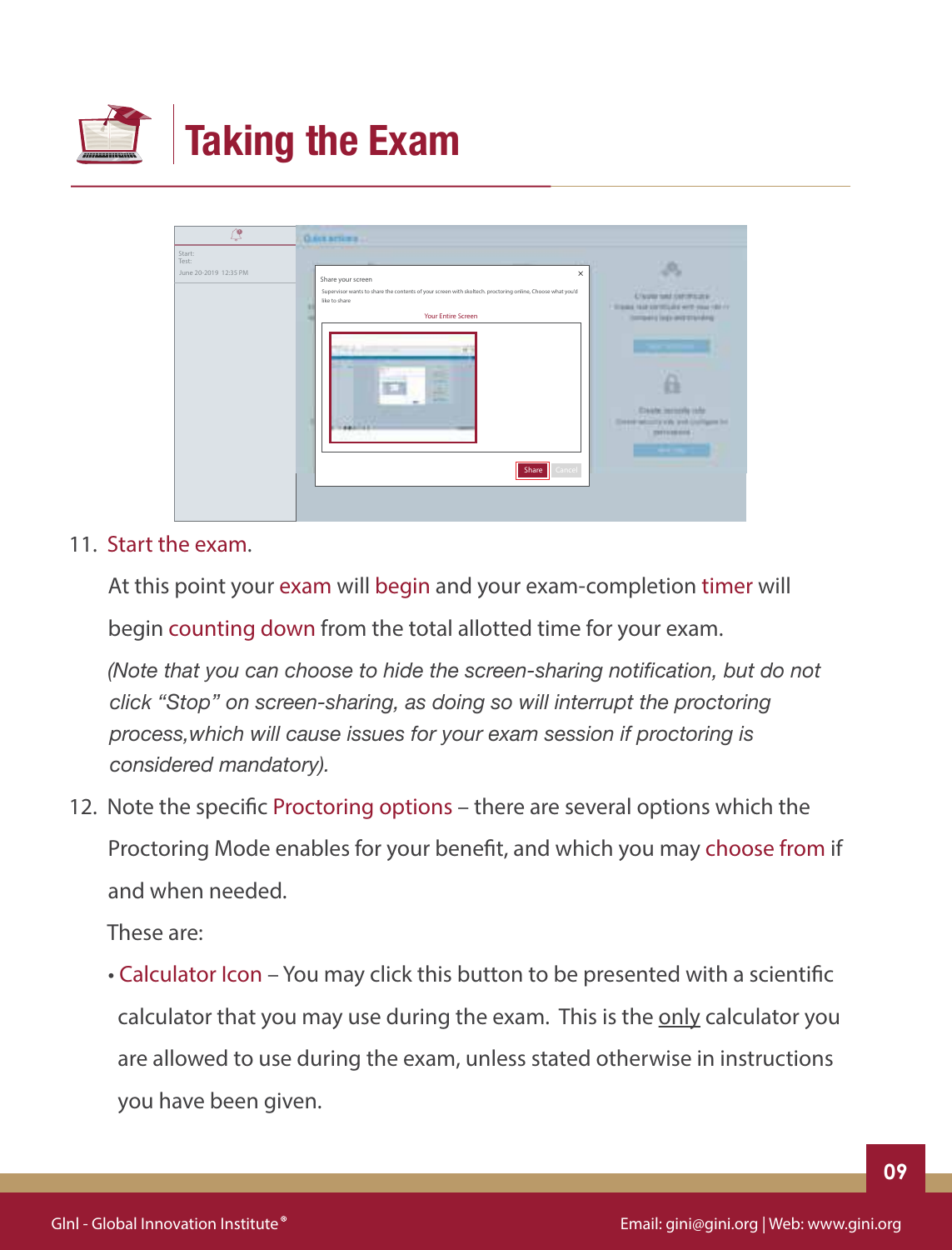

- Chat Icon You may click this button should you need to chat with the proctor during the exam concerning general questions you have. Also, should the proctor need to contact you, you will receive a notification indicating so.
- Camera Icon You may click this button to initiate a video call with the proctor. Only use this button if and when the proctor directs you to do so.

### **Issues with Camera or Microphone Access:**

In the event your exam proctor is having difficulty detecting or accessing your web camera or your microphone, click on the "Retry" button in the lower right-hand corner of the Equipment check pop-up box.

If you have done this and you are still having issues with either your web camera or microphone, change the device's permissions to "Ask (default)" and then reload the page when prompted. Once asked, grant permission.

| Equipment check                                                                                                                  | Next  |
|----------------------------------------------------------------------------------------------------------------------------------|-------|
| + Browser compatibility check<br>· Browser extension check<br>· Webcam check<br>* Microphone check<br>· Network connection check |       |
| Webcam disconnected or no connection to webcam connect webcam and enable browser access to it.                                   | Retry |

|         | Competing is served.<br>Your information (for example, passwords or credit |                                            |
|---------|----------------------------------------------------------------------------|--------------------------------------------|
| Equipme | card numbers) is private when it is sent to this site.<br>Lases more       |                                            |
|         | Allow 1<br><b>B</b> Camera                                                 |                                            |
|         | Ark (default)<br># Microphone<br>Afour                                     |                                            |
|         | <b>Block</b><br>换<br>Certificate (Valid)                                   |                                            |
|         | $\binom{N}{2n}$ Cookies (6 in use)                                         |                                            |
|         | <b>Q</b> Stearings                                                         |                                            |
|         |                                                                            | Browser compatibility check<br>٠           |
|         |                                                                            | Browser extension check<br>٠.              |
|         |                                                                            | Webcam check<br>٠                          |
|         |                                                                            | Microphone check<br>٠                      |
|         |                                                                            | Network connection check<br>$\blacksquare$ |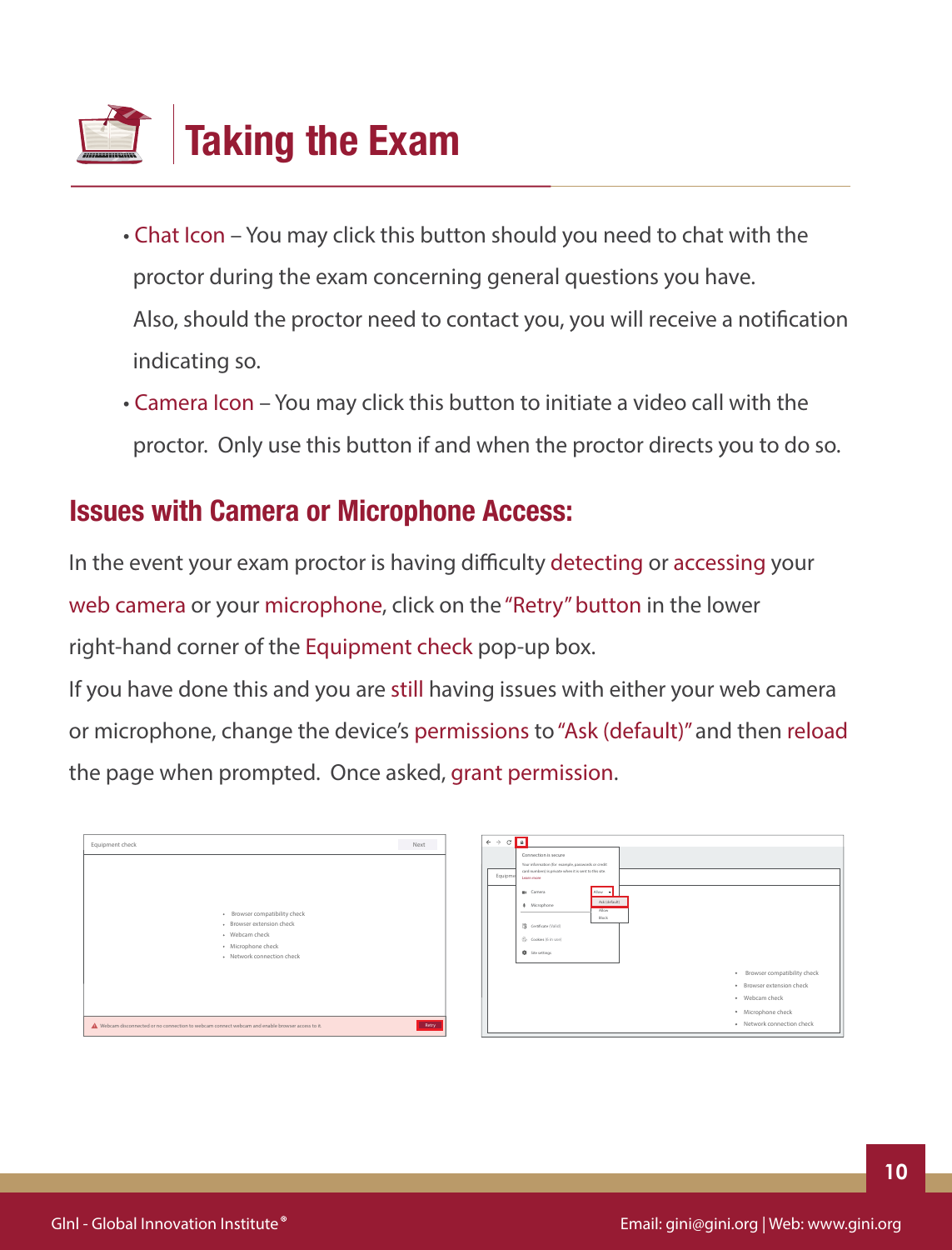

### **Completing the Exam:**

To complete your exam, you are to answer each question by selecting the answer you believe to be the correct one. A check mark will appear next to the answer you have selected. You may select only one answer for each question. Throughout the exam, there are three primary navigational buttons you are allowed to access and use. These are:

- Previous question navigates you back to the preceding question.
- Next question navigates you forward to the next question.

 (it does this regardless of whether or not you have answered the current question).

• Finish test – terminates your current exam session and tallies your score to determine whether or not you have passed the exam based on the exam's set passing score.

As you answer questions, they are reflected in the running list on the right hand side of your screen.

Questions shown in this list with a blue marker have been answered; those shown with a grey marker remain unanswered.

This allows you to see which of the questions you have thus far answered and not answered. It also allows you to navigate directly back to any question by clicking on the question in this list.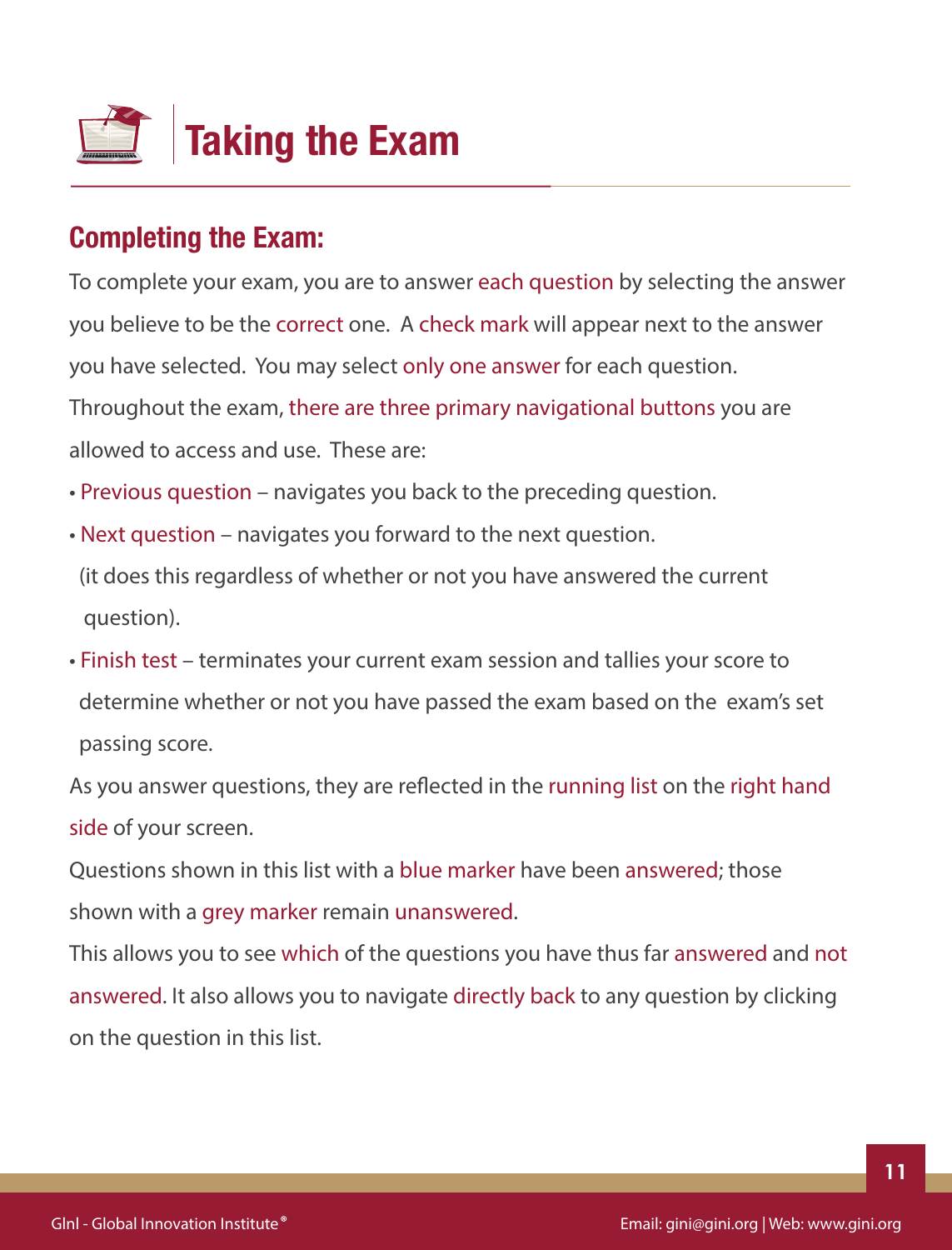

You may also mark a question so that you can return to it later on (often done for questions in which the examinee is unsure and wishes to reserve additional time at the end of the exam to consider further).

As you do this, the screen will maintain a second tab on the right hand side of your screen showing this list of marked questions. This allows you to easily navigate back to any question in this set of questions.

|            |          |                                                                                               |                      | Remaining time for entire test |                 |
|------------|----------|-----------------------------------------------------------------------------------------------|----------------------|--------------------------------|-----------------|
|            |          | Question: 6 of 120 points:1 Penalty:0 Difficulty: Medium Type: Single choice Question pool:   | ×                    | 58<br>01                       | 33              |
|            |          |                                                                                               |                      | <b>Finish test</b>             |                 |
| Question:  |          |                                                                                               |                      |                                |                 |
|            | Answers: |                                                                                               |                      | All questions (120)            | Review list (0) |
| 1. Answer. |          |                                                                                               |                      | Answered questions             | 4/120           |
| 2. Answer. |          |                                                                                               |                      | Question 1                     |                 |
| 3. Answer. |          |                                                                                               |                      | #1<br>Л                        |                 |
| 4. Answer. |          |                                                                                               |                      | #2 Question 1                  |                 |
|            |          |                                                                                               |                      | И<br>#3 Question 1             |                 |
|            |          | Previous question                                                                             | <b>Next question</b> |                                |                 |
|            |          |                                                                                               |                      | #4<br>Question 1               |                 |
|            |          |                                                                                               |                      | п                              |                 |
|            |          |                                                                                               |                      | Remaining time for entire test |                 |
|            |          |                                                                                               |                      | 52<br>01                       | 17              |
|            |          | Question: 115 of 120 points:1 Penalty:0 Difficulty: Medium Type: Single choice Question pool: | ⊀                    |                                |                 |
|            |          |                                                                                               |                      | <b>Finish test</b>             |                 |
|            |          |                                                                                               |                      |                                |                 |
| Question:  |          |                                                                                               |                      |                                |                 |
|            | Answers: |                                                                                               |                      | All questions (120)            | Review list (4) |
| 1. Answer. |          |                                                                                               |                      | Marked for review              |                 |
| 2. Answer. |          |                                                                                               |                      | 8. Question 8                  | ×               |
| 3. Answer. |          |                                                                                               |                      |                                |                 |
| 4. Answer. |          |                                                                                               |                      | 53. Question 53                | ×               |
|            |          |                                                                                               |                      | 78. Question 78                | $\times$        |
|            |          |                                                                                               |                      |                                |                 |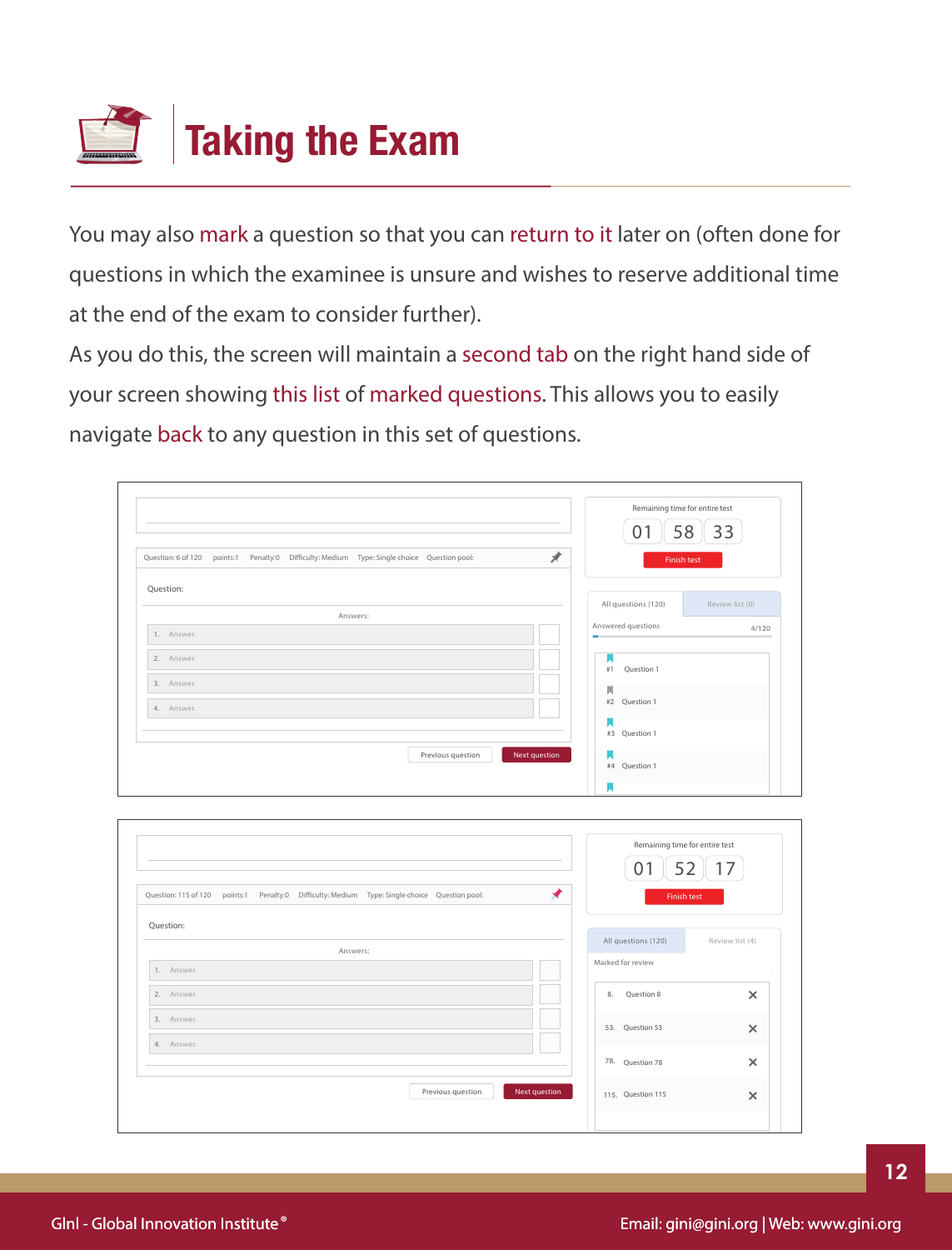

### **Finishing the Exam:**

When you are finished taking the exam, you are to click on the "Finish test" button.

- If there are any questions which you did not answer, the system will first notify you of this and ask you if you would like to return to these questions in order to answer them prior to terminating the exam.
- If there are any questions in the specially marked list of questions (second tab), the system will notify you of this and ask if you would like to return to these questions in order to study them further prior to terminating the exam.

If a) there are no unanswered or specially marked questions, or b) you opt to not return to either of these sets of questions, the exam will terminate and momentarily will present you with your final exam score and pass / fail result.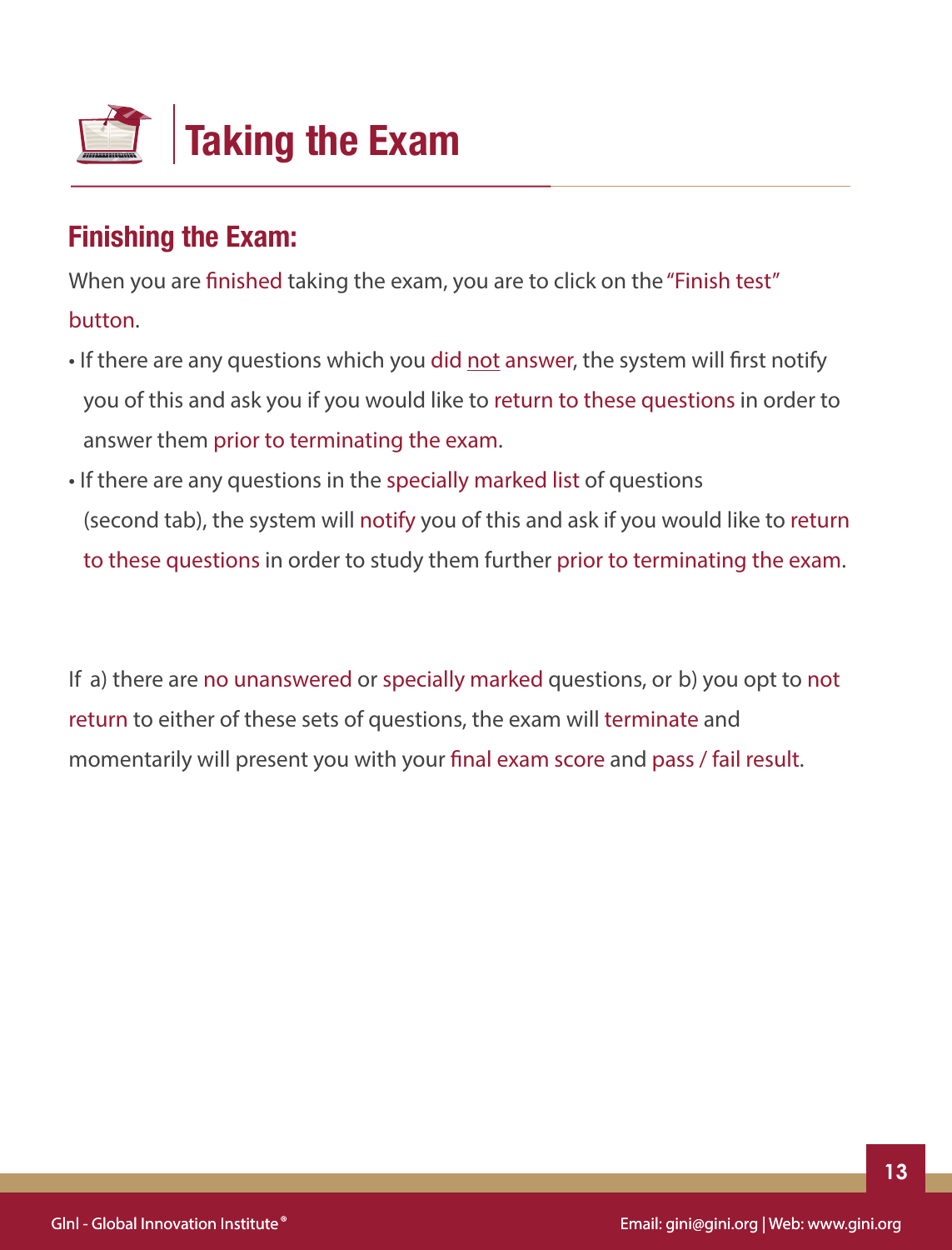# **Logging Out of the GInI Exam Center**

Once you have terminated your exam, you will be taken to your personal profile page showing the "Information" tab (first tab) as active.

From this point you may log out of the GInI Exam Center by selecting "Sign out" in the drop-down menu beneath your image in the upper right-hand corner of your screen, as shown in the image below.

This will take you back to the Exam Center's log-in screen.

|                   |                 |                                |                       |         | $\blacktriangledown$<br>Student1 |
|-------------------|-----------------|--------------------------------|-----------------------|---------|----------------------------------|
| Student student 1 |                 |                                |                       |         | Student1 student 1               |
| Information       | Assignments     | Theme                          |                       | Contact | Sign out                         |
|                   | Profile picture | <b>Application credentials</b> |                       |         |                                  |
|                   |                 | Username:                      | student 1             |         |                                  |
|                   |                 | Email:                         | Student @example1.com |         |                                  |
|                   |                 | First name:                    | Student 1             |         |                                  |
|                   |                 | Last name:                     | Student 1             |         |                                  |
| Upload            | Remove          | Role:                          | Student               |         |                                  |
|                   | Add attachment  | User status:                   | Active                |         |                                  |
|                   |                 | <b>Personal information</b>    |                       |         |                                  |
|                   |                 | Date of birth:                 |                       |         |                                  |
|                   |                 | Gender:                        | Male                  |         |                                  |
|                   |                 | Phone number:                  |                       |         |                                  |
|                   |                 | Address:                       |                       |         |                                  |
|                   |                 |                                |                       |         |                                  |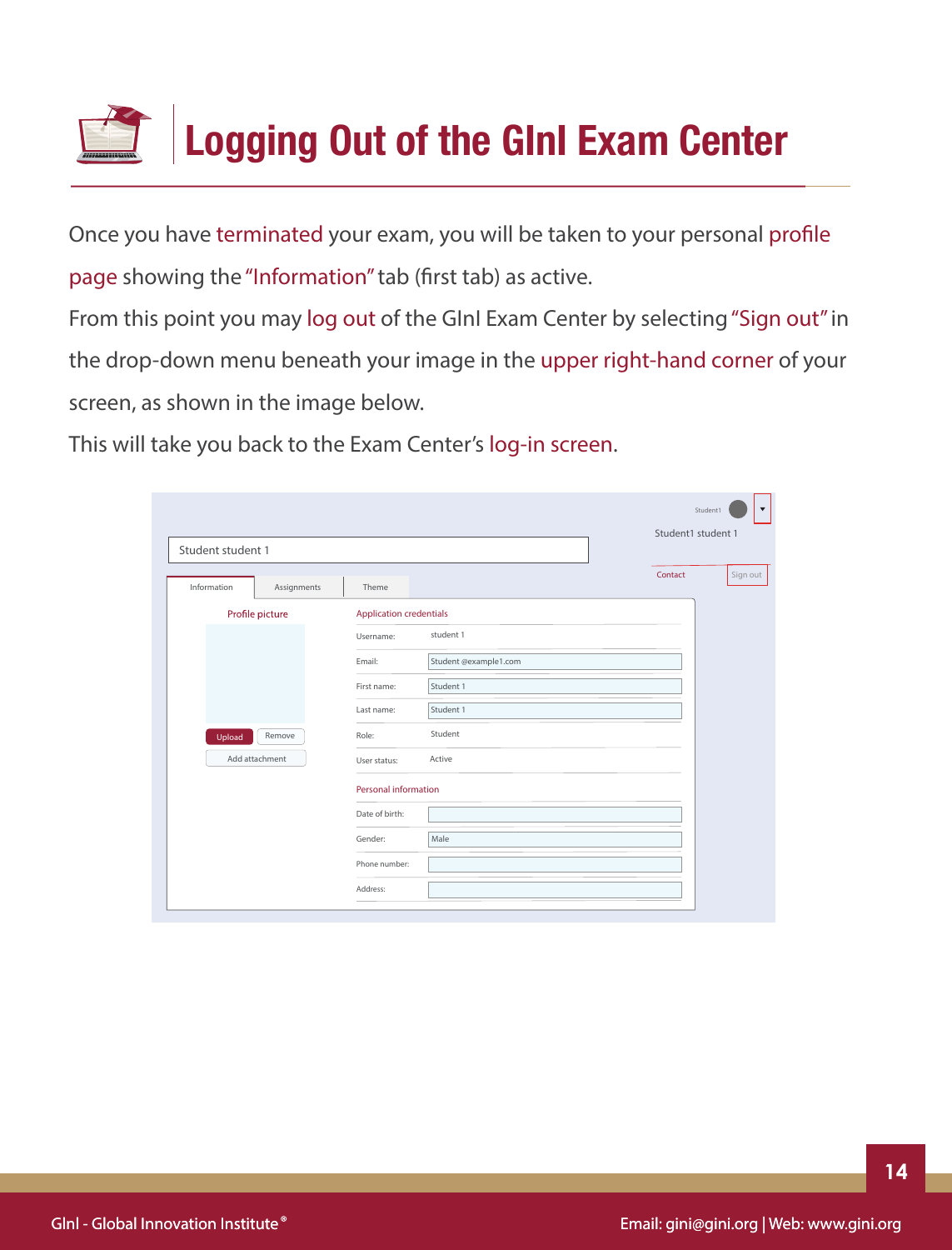

The following guidelines explain how the examinee is to arrange and set up their physical environment in order to be able to complete the GInI certication exam most effectively, as well as to help ensure they are in compliance with GlnI's examination rules and procedures.

- 1. The exam is to take place in a private, secure, quiet, and well-lit room.
- 2. The examinee is to sit at a solid desk or table, not on a soft surface such as a bed or sofa.
- 3. The lighting in the room must be of daylight quality and if possible projected from overhead. If overhead lighting is not possible, then the lighting source must not project from behind the examinee.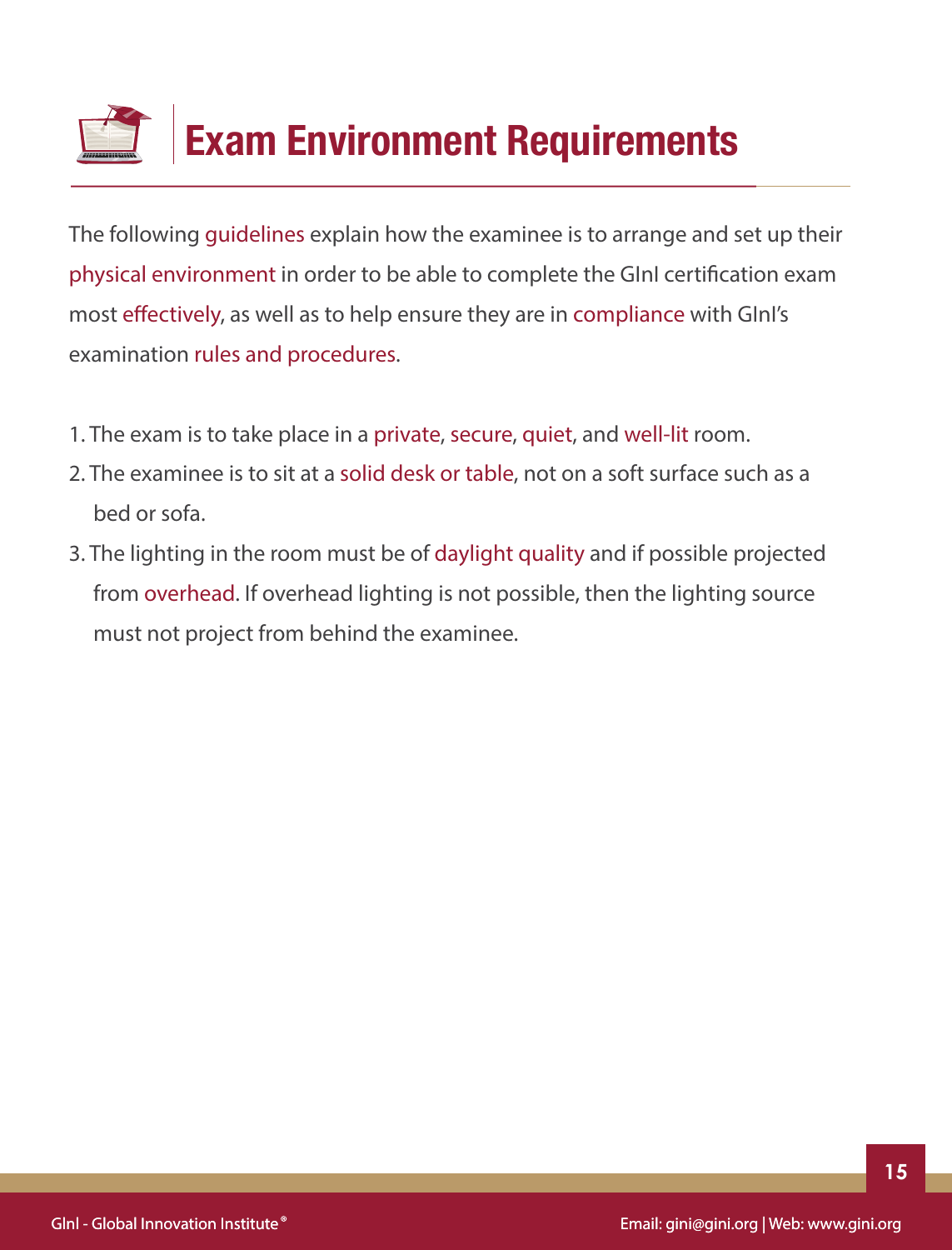

The following are the rules and procedures that GInI has established governing both how examinees are to use the GInI Exam Center and how they are to take a GInI certification exam.

Every GInI examinee is expected to fully comply with each of these rules. Any violation of these rules and procedures will result in the dismissal of the exam and, in certain cases, can proceed to legal action being taken.

In the GInI Exam Center, there can only be one examinee associated with each unique email address.

No email address may have more than one examinee associated with it.

#### During the examination session:

- 1. The examinee is to be the only person present in the room. There are to be no other persons present.
- 2. The examinee may not leave the room at any time during the session.
- 3. The examinee may have no communications with other parties during the session.

 There is therefore to be no verbal communication taking place during this time.

4. There is to be nothing on the examinee's desktop or tabletop except for the computer being used and possibly an external camera if an integrated camera is not being used.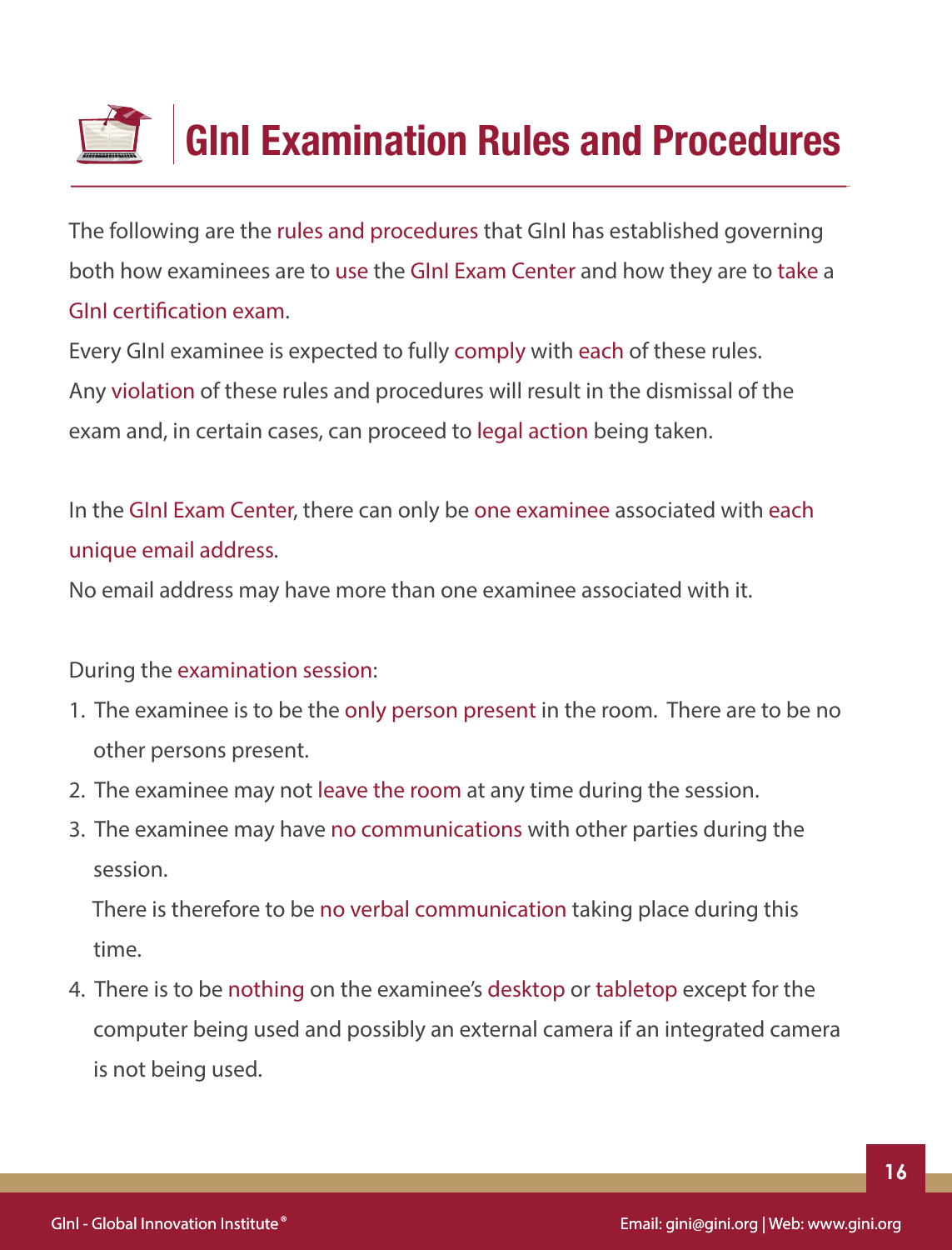

 In particular, there are to be no books, notebooks, papers, or other materials present on the desktop or tabletop, unless otherwise specifically permitted by written exceptions for the exam being taken.

- 5. There are to be no books, notebooks, papers, or other materials present on any other work or environmental surface that is visible to the examinee.
- 6. There is to be no writing visible on either the desk / table or the surrounding walls of the environment.
- 7. There is to be nothing covering the lens of the camera at any time during the session.
- 8. There are to be no other computers running in the room during the session. Other computers present in the room must be shut down completely.
- 9. There is to be no music playing in the room during the session, whether on the examinee's computer or any other system.
- 10.There are no scheduled breaks during the exam, though the examinee is free to take breaks as they feel they need.
- 11.Once the examination begins, the examine will be unable to pause the exam timer.
	- a. The exam timer will continue counting down even if their computer were to shut down or power off.
	- b. The examinee should ensure, therefore, that they will be able to remain undisturbed throughout the entirety of the exam session.

**17**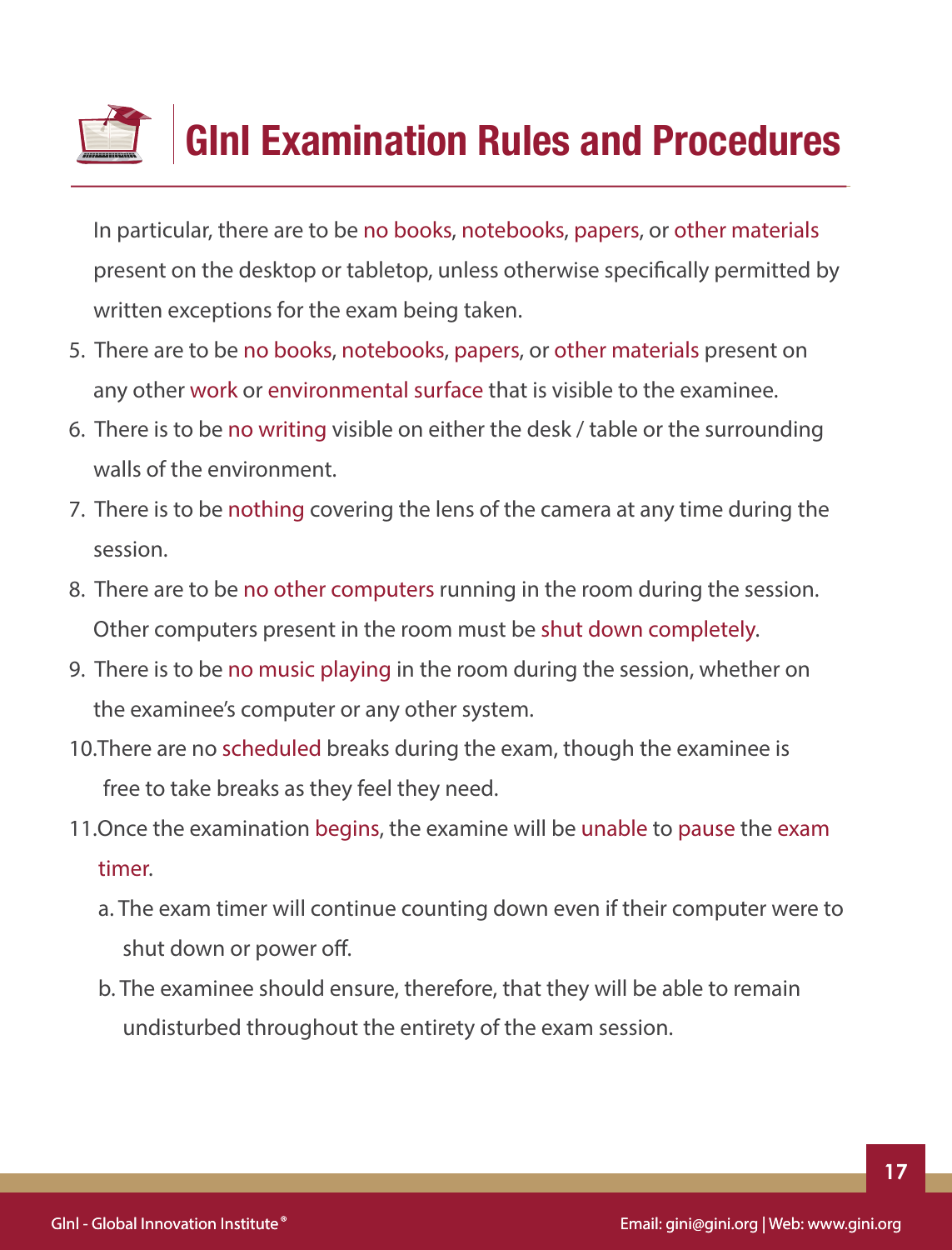# **GInI Examination Rules and Procedures**

- c. If their network connection is lost for some reason, they can resume the exam where they left off once the connection is restored, but they should be aware that the exam timer will not pause during this time.
- 12. Examinees are not allowed to use any of the following unless otherwise instructed by their instructor or proctor:
	- a. MS Word or similar software.
	- b. MS Excel or similar software.
	- c. MS PowerPoint or similar software.
	- d. Adobe Acrobat or similar software.
	- e. Other websites.
	- f. Textbook ( either online / computer or hardcopy ).
	- g. Notes ( either online / computer or hardcopy ).
	- h. Calculator ( either online / computer or handheld ).
- 13. In the event the examinee attempts other activities on their computer, or opens a new tab on their web browser, their exam will be locked for several seconds.
- 14. Examinees are able to navigate back and forth between questions in order to go back to previous questions for further review.
- 15. For each question, there is only one correct answer out of the four answers provided.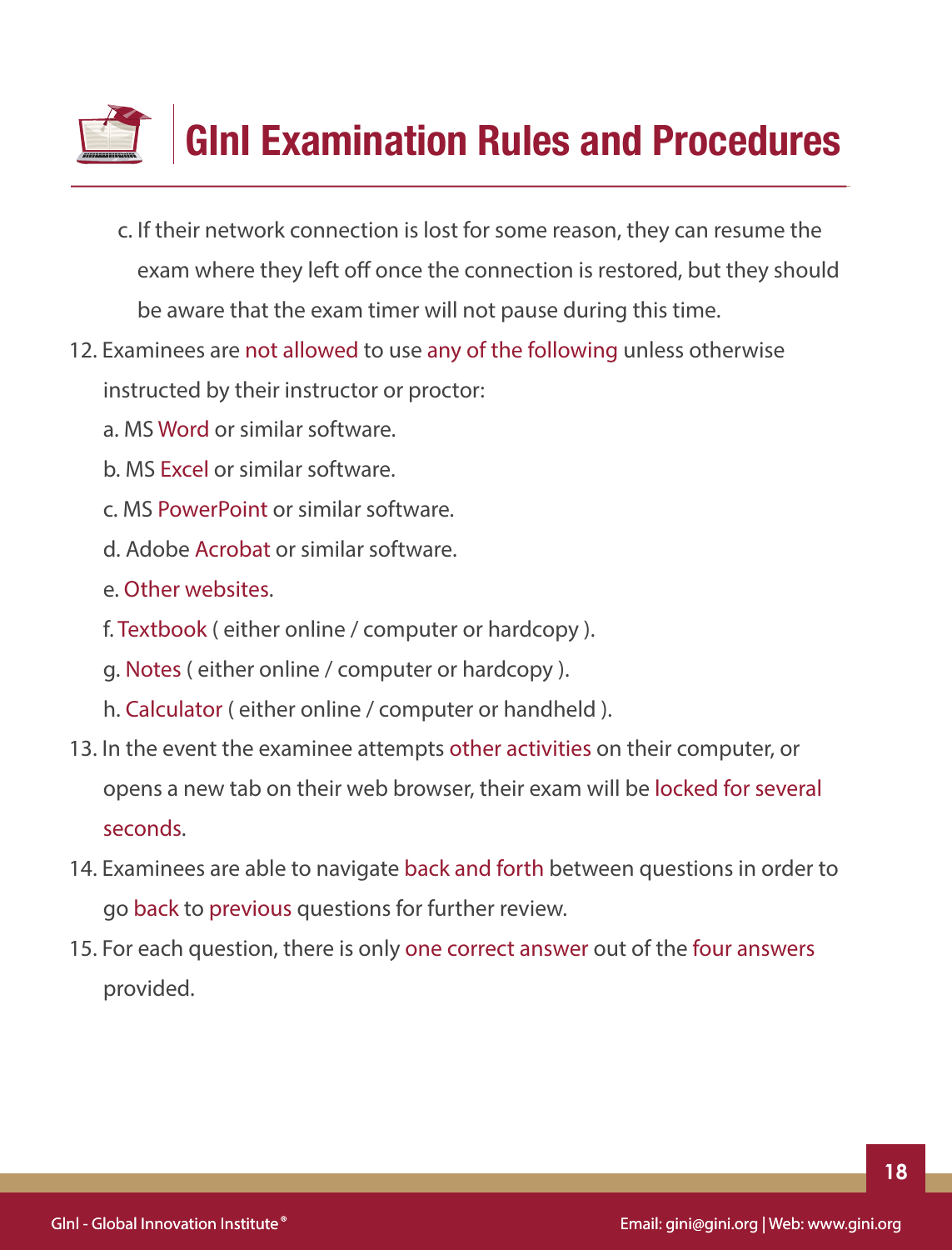

- 16. Once the exam has been completed, both the GInI Exam Center Administrators and the Instructor (if there was one) can review the exam's recording to further inspect any suspicious activities noted by the Proctor.
- 17. Once the examinee has successfully passed their exam (including any post exam reviews conducted by the GInI Exam Center Administrators and the Instructor), the examinee will receive notification of their digital certificate within five (5) business days.
- 18. In the event an examine fails an exam on their first attempt, they may retake that exam one additional time at half the regular exam registration price. If they fail it on or after their second attempt, they must pay the full exam registration price to attempt it again.

**19**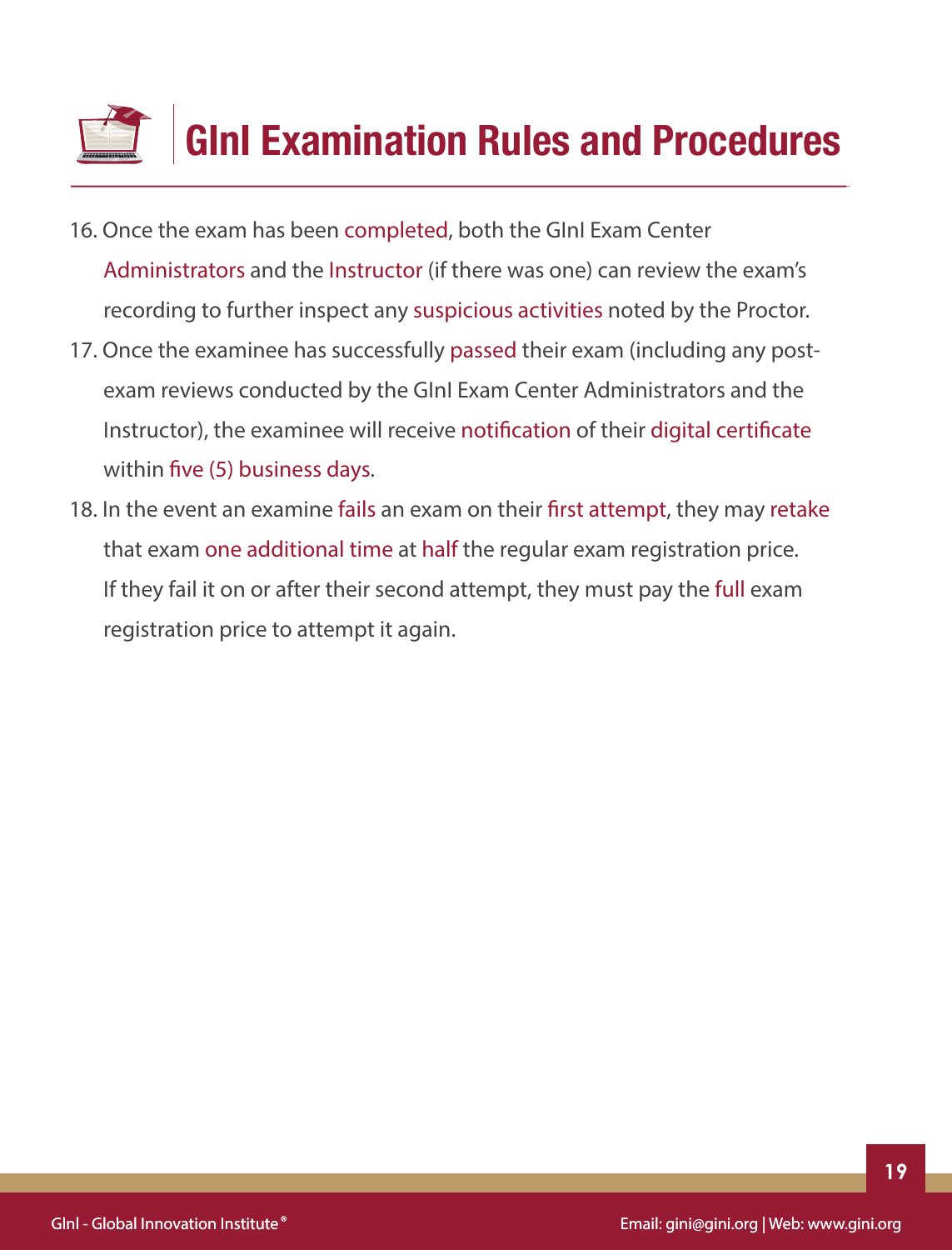

Cheating on a GInI certification examination in any way whatsoever contradicts both academic integrity standards and GInI's ethical standards.

Any examinee found to have cheated on a GInI certification exam will either be denied certification (if not yet issued), or have their certification revoked (if already issued), in both cases without refund of the exam enrollment fee, and will be further barred from eligibility for any GInI certifications in the future.

Any reprieve to this policy must be granted on a case-by-case basis by the GInI Certification Department.